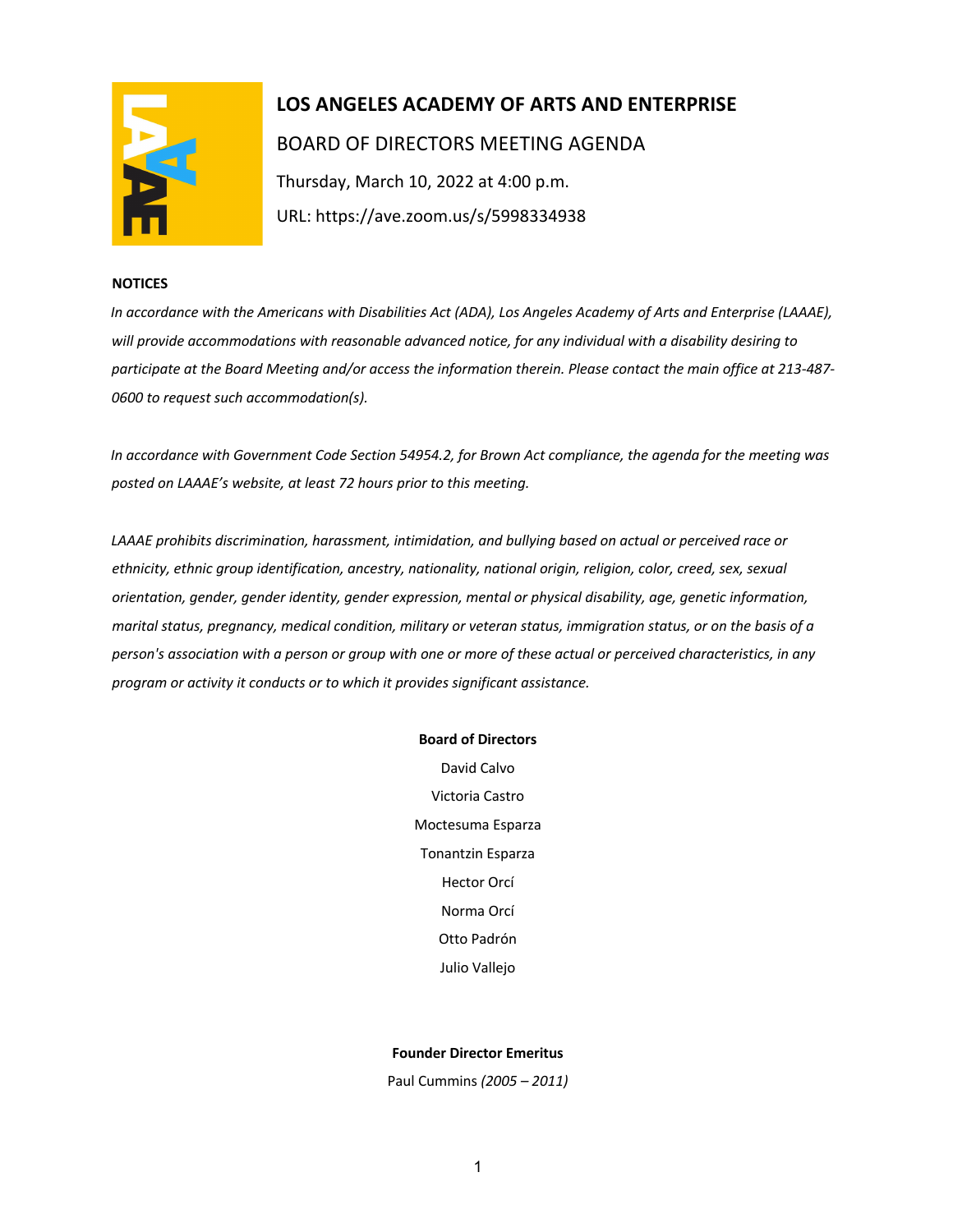# **AGENDA**

- 1. Welcome Call to Order Roll Call Establish Quorum *(Action Item)*
- 2. Approval of Agenda *(Action Item)*
- 3. Adoption of Board Findings Pursuant to Government Code Section 54953(e)(1)(A).

Pursuant to Government Code Section 54953(e)(1)(A), the Governing Board finds as follows:

(1) a state of emergency exists in California (Proclamation of State of Emergency declared March 4, 2020) related to COVID-19; and (2) the County of Los Angeles Department of Public Health currently recommends measures to promote social distancing (LADPH Reducing Risk Guidance dated September 22, 2021.) Therefore, the Governing Board may conduct this meeting via teleconference pursuant to Government Code Section 54953(e).

- 4. Public Comment on Agenda or Non-Agenda Items *(Non-Action Item)*
- 5. Approval of Previous Meeting Minutes *(Action Item)*
- 6. Consent Agenda *(Action Item)*
	- a. Adoption of Updated Vendor Certifications
	- b. Adoption of E-Rate Universal Service Administrative Co. Description of Services Ordered and Certification Form 471
	- c. Adoption of Spectrum Enterprise Internet Service Order
	- d. Adoption of Spectrum Enterprise Voice Service Order
	- e. Adoption of Overallocation Alternative Agreement
	- f. Adoption of The Young Shakespeareans Spring Proposal
	- g. Adoption of 22-23 LAAAE Response to Proposition 39 Preliminary Offer
	- h. Adoption of the Governing Board Resolution Regarding the Education Protection

Account 2021-2022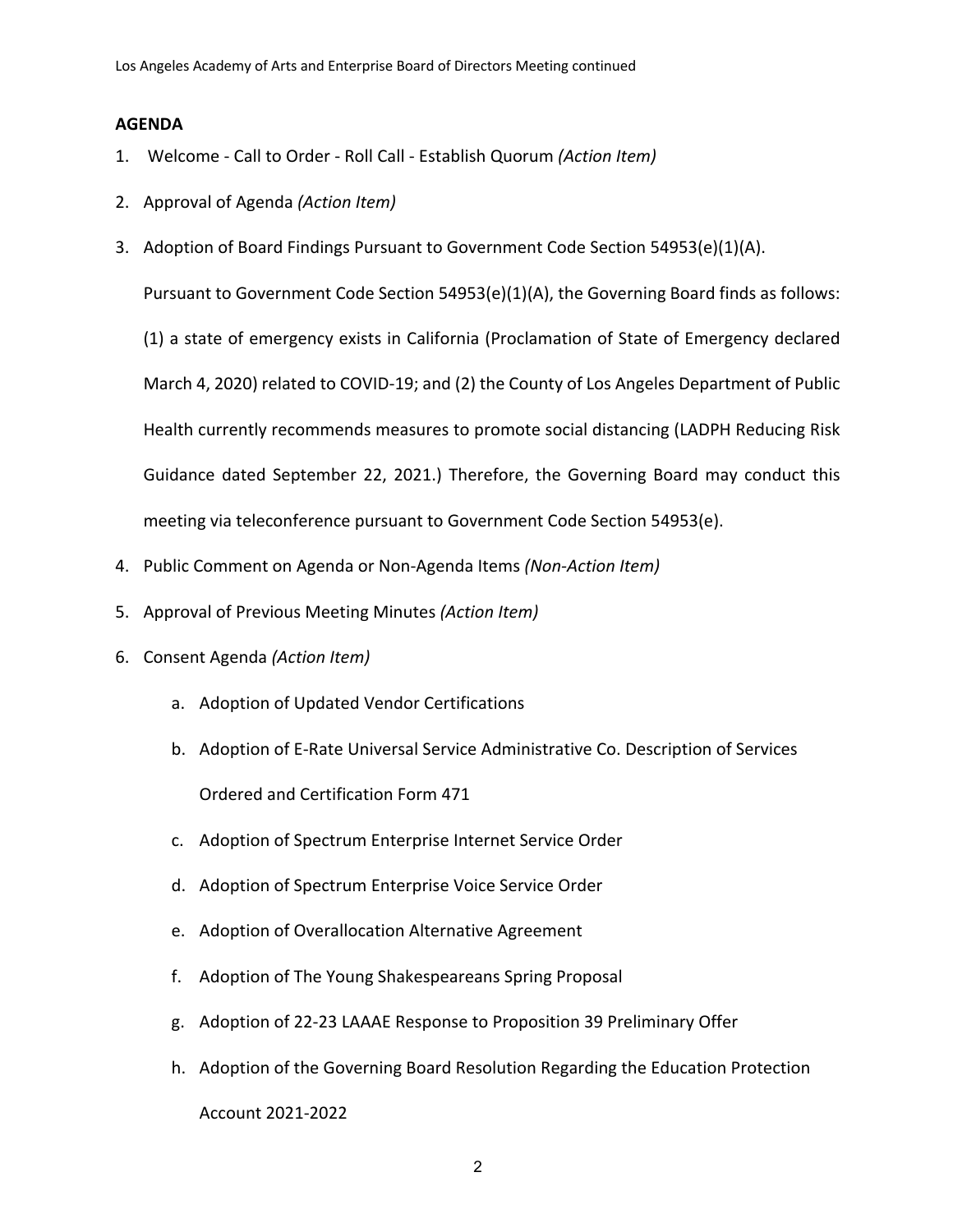- i. Adoption of the Education Protection Account Worksheet 2021-2022
- j. Adoption of Work Experience Agreement for The Young Shakespearians, LAAAE, and

The Shakespeare Center of Los Angeles

- k. Adoption of Summer Youth Employment Program (SYEP) for Shakespeare Center LA (SCLA) Hire LA Offer Sheet
- 7. New Business *(Action Items)*
	- a. Approval of Financial Reports
		- i. Balance Sheet (January 2022)
		- ii. Income Statement (January 2022)
		- iii. Budget to Actuals (January 2022)
		- iv. Cash Flow (January 2022)
		- v. Check Register (January 2022)
		- vi. Bank Reconciliations (January 2022)
	- b. Adoption of 2021-2022 Revised Budget
	- c. Adoption of Updated Salary Table and Pay Rates
	- d. Discussion and potential action related to A-G Improvement Grant Plan
- 8. Principal Update *(Non-Action Items)*
	- a. Enrollment Update
	- b. Academic Update
	- c. Arts Update
	- d. Professional Development and Legislative Update
	- e. Students on Month